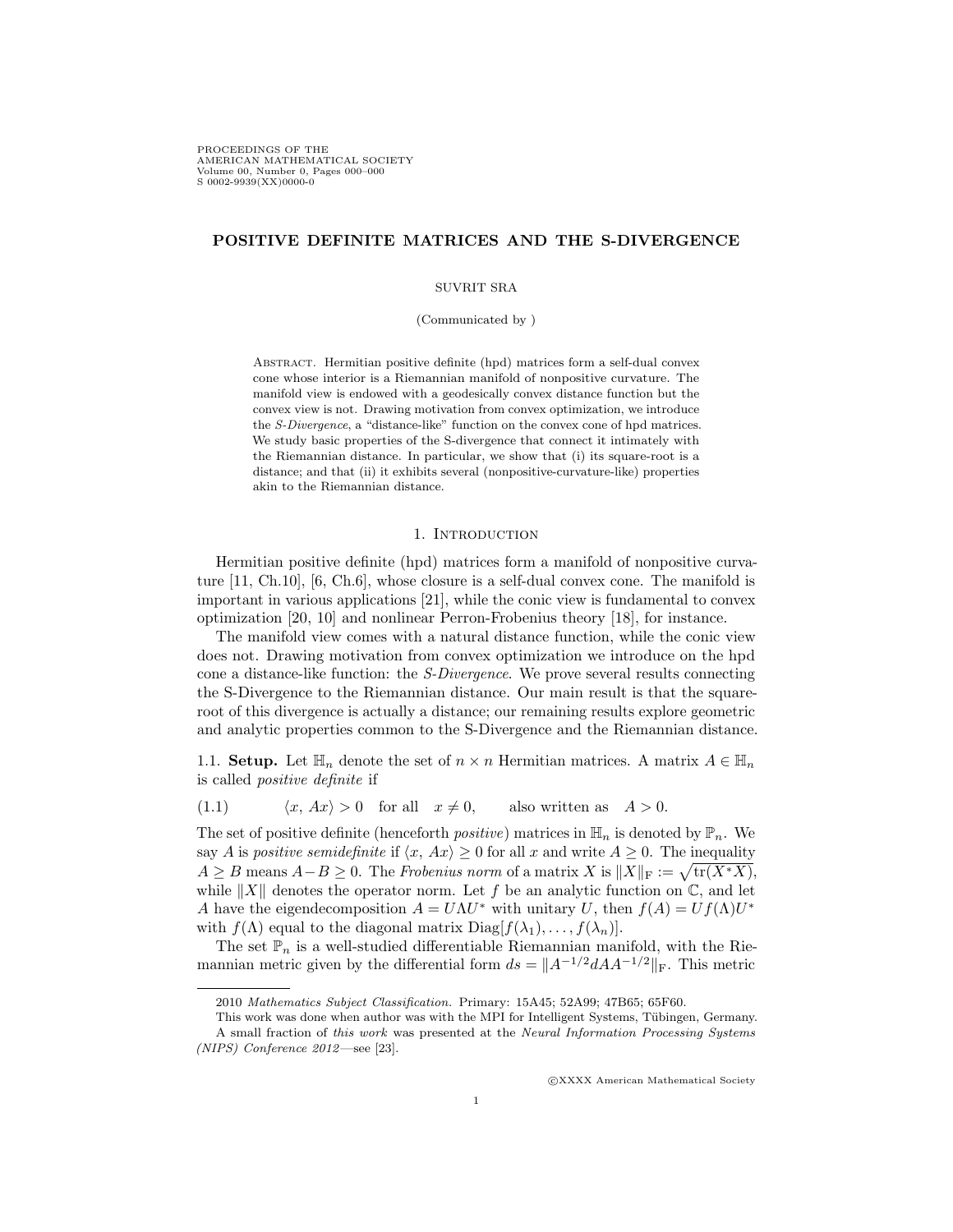induces the *Riemannian distance* (see e.g.,  $[6, Ch. 6]$ ):

(1.2) 
$$
\delta_R(X,Y) := ||\log(Y^{-1/2}XY^{-1/2})||_F \text{ for } X,Y > 0.
$$

The focus of this paper is on a complement to  $(1.2)$ , namely, the *S-Divergence*:<sup>1</sup>

(1.3) 
$$
\delta_S^2(X, Y) := \log \det \left( \frac{X+Y}{2} \right) - \frac{1}{2} \log \det(XY) \text{ for } X, Y > 0.
$$

This divergence was proposed as a numerical alternative to the Riemannian distance  $\delta_R$  in [14]—there, it was used in an application to image-search, primarily for its empirical benefits. This initial empirical success of S-Divergence motivated us to investigate  $\delta_S$  more closely in this paper.

Contributions. The present paper goes substantially beyond our initial conference version [23]. The main differences are: (i) Theorems 4.1, 4.5, 4.6, 4.7, and 4.9, which establish several new geometric and analytic similarities between  $\delta_S$  and  $\delta_R$ ; (ii) the joint geodesic convexity of  $\delta_S^2$  (Prop. 4.3, Theorem 4.4); and (iii) new "conic" contraction results for  $\delta_S$  and  $\delta_R$  that uncover properties akin to those exhibited Hilbert's projective metric and Thompson's part metric [18] (Prop. 4.11, Corollary 4.12, Theorem 4.14, Theorem 4.15, and Corollary 4.16).

Related work. While our paper was under preparation (in 2011), we became aware of a concurrent paper of Chebbi and Moakher (CM) [12] who considered a single parameter family of divergences that generalize (1.3). Our work differs from CM in several key aspects. (1) CM prove  $\delta_S$  to be a distance for commuting matrices only. We note in passing that the commuting case is essentially equivalent to the scalar case. The noncommuting case is much harder, and was also conjectured by [12]. We prove the noncommuting case too, and note that our consideration of it was agnostic of CM [12]. (2) We establish several theorems that uncover geometric and analytic similarities between  $\delta_S^2$  and  $\delta_R$ . (3) A question closely related to  $\delta_S$  being a distance is whether the matrix  $[\det(X_i + X_j)^{-\beta}]_{i,j=1}^m$  is positive semidefinite for arbitrary matrices  $X_1, \ldots, X_m \in \mathbb{P}_n$ , every integer  $m \geq 1$ , and every scalar  $\beta \geq 0$ . CM considered special cases of this question. We provide a complete characterization of  $\beta$  necessary and sufficient for the above matrix to be semidefinite.

# 2. The S-Divergence

Consider a differentiable strictly convex function  $f : \mathbb{R} \to \mathbb{R}$ ; then,  $f(x)$  $f(y) + f'(y)(x - y)$ , with equality if and only if  $x = y$ . The difference between the two sides of this inequality is called a *Bregman Divergence*:<sup>2</sup>

(2.1) 
$$
D_f(x, y) := f(x) - f(y) - f'(y)(x - y).
$$

The scalar divergence  $(2.1)$  readily extends to Hermitian matrices. Specifically, if  $f$ is differentiable and strictly convex on R, and  $X, Y \in \mathbb{H}_n$  are arbitrary. Then, the matrix Bregman Divergence is defined as

(2.2) 
$$
D_f(X,Y) := \text{tr } f(X) - \text{tr } f(Y) - \text{tr } (f'(Y)(X-Y)).
$$

It can be verified that  $D_f$  is nonnegative, strictly convex in X, and zero if and only if  $X = Y$ . It is typically asymmetric. For example, if  $f(x) = \frac{1}{2}x^2$ , then for  $X \in \mathbb{H}_n$ , tr  $f(X) = \frac{1}{2}$  tr(X<sup>2</sup>) and (2.2) becomes the squared *Frobenius* norm  $\frac{1}{2} ||X - Y||_F^2$ . If

<sup>&</sup>lt;sup>1</sup>It is a divergence because although nonnegative, definite, and symmetric, it is *not* a metric.

<sup>&</sup>lt;sup>2</sup>Over vectors, these divergences have been well-studied; see e.g., [2]. Although not distances, they often behave like squared distances, in a sense that can be made precise for certain  $f$  [13].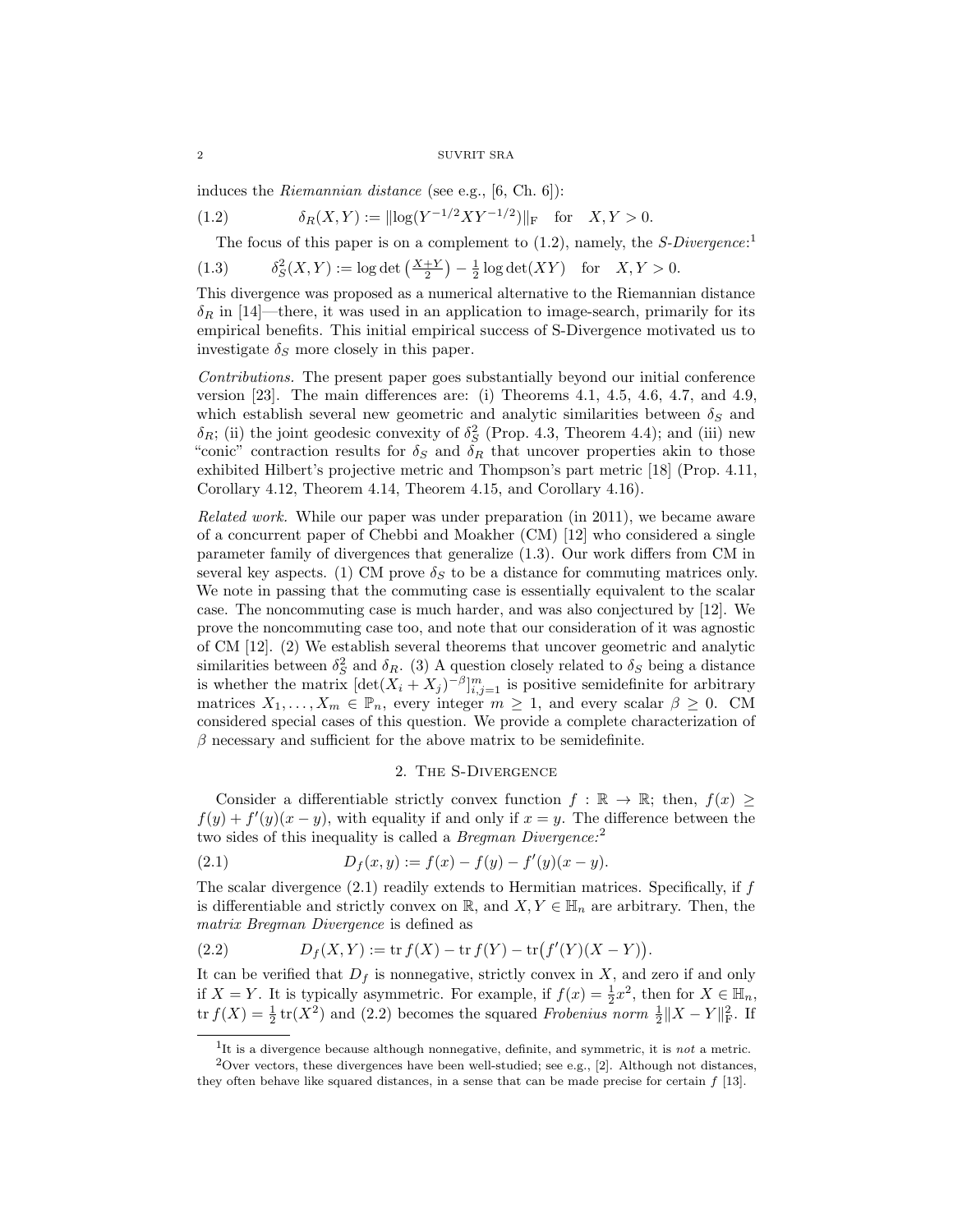$f(x) = x \log x - x$  on  $(0, \infty)$ , then  $\text{tr } f(X) = \text{tr}(X \log X - X)$  and  $(2.2)$  yields the (unnormalized) von Neumann Divergence of quantum information theory.

The asymmetry of Bregman divergences can be sometimes undesirable. This has led researchers to consider symmetric divergences, among which the most popular is the "Jensen-Shannon / Bregman" divergence

(2.3) 
$$
S_f(X,Y) := \frac{1}{2} \left( D_f(X, \frac{X+Y}{2}) + D_f(\frac{X+Y}{2}, Y) \right).
$$

Divergence  $(2.3)$  may also be written in the more revealing form:

(2.4) 
$$
S_f(X,Y) = \frac{1}{2} \left( \text{tr} f(X) + \text{tr} f(Y) \right) - \text{tr} f\left( \frac{X+Y}{2} \right).
$$

The S-Divergence (1.3) can be obtained from (2.4) by setting  $f(x) = -\log x$ , so that  $f(X) = -\log \det(X)$ , the barrier function for the positive definite cone [20]. The S-Divergence may be also be viewed as the Jensen-Bregman divergence between two multivariate gaussians [15], or as the Bhattacharyya distance between them [8].

The following basic properties of S may be easily verified.

**Proposition 2.1.** Let  $\lambda(X)$  be the vector of eigenvalues of X, and Eig(X) the diagonal matrix with  $\lambda(X)$  on its diagonal. Let  $A, B, C \in \mathbb{P}_n$ . Then, (i)  $\delta_S(I, A) =$  $\delta_S(I, \text{Eig}(A));$  (ii)  $\delta_S(A, B) = \delta_S(P^*AP, P^*BP)$ , where  $P \in GL_n(\mathbb{C});$  (iii)  $\delta_S(A, B) =$  $\delta_S(A^{-1}, B^{-1})$ ; (iv)  $\delta_S^2(A \otimes B, A \otimes C) = n \delta_S^2(B, C)$ .

# 3. The  $\delta_S$  distance

In this section we present our main result: the square-root  $\delta_S$  of the S-Divergence is actually a distance. Previous authors [12, 14] conjectured this result; both appealed to classical ideas from harmonic analysis [3, Ch. 3] to establish the commutative case. But the noncommutative case requires a different approach, as we show below.

**Theorem 3.1.** Let  $\delta_S$  be defined by (1.3). Then,  $\delta_S$  is a metric on  $\mathbb{P}_n$ .

The proof of Theorem 3.1 depends on several results, some of which we prove below.

**Definition 3.2** ([3, Def. 1.1]). Let X be a nonempty set. A function  $\psi : \mathcal{X} \times \mathcal{X} \to \mathbb{R}$ is said to be *negative definite* if for all  $x, y \in \mathcal{X}, \psi(x, y) = \psi(y, x)$ , and the inequality

$$
\sum\nolimits_{i,j=1}^n c_i c_j \psi(x_i, x_j) \le 0,
$$

holds for all integers  $n \geq 2$ , and subsets  $\{x_i\}_{i=1}^n \subseteq \mathcal{X}, \{c_i\}_{i=1}^n \subseteq \mathbb{R}$  with  $\sum_{i=1}^n c_i = 0$ .

**Theorem 3.3** ([3, Prop. 3.2, Ch. 3]). Let  $\psi : \mathcal{X} \times \mathcal{X} \to \mathbb{R}$  be negative definite. There is a Hilbert space  $\mathcal{H} \subseteq \mathbb{R}^{\mathcal{X}}$  and a mapping  $x \mapsto \varphi(x)$  from  $\mathcal{X} \to \mathcal{H}$  such that

(3.1) 
$$
\|\varphi(x) - \varphi(y)\|_{\mathcal{H}}^2 = \frac{1}{2}(\psi(x, x) + \psi(y, y)) - \psi(x, y).
$$

Moreover, negative definiteness of  $\psi$  is necessary for such a mapping to exist.

Theorem 3.3 helps prove the triangle inequality for the scalar case.<sup>3</sup>

**Lemma 3.4.** Let  $\delta_s$  be the scalar version of  $\delta_S$ , i.e.,

$$
\delta_s(x,y):=\sqrt{\log[(x+y)/(2\sqrt{xy})]},\quad x,y>0.
$$

Then,  $\delta_s$  is a metric on  $(0, \infty)$ .

<sup>3</sup>The idea of invoking Schoenberg's theorem (Theorem 3.3) for for establishing the commutative case (which actually is essentially just the scalar case of Lemma 3.4) was also used by [12]; we arrived at it independently following the classic route of harmonic analysis [3, Ch. 3].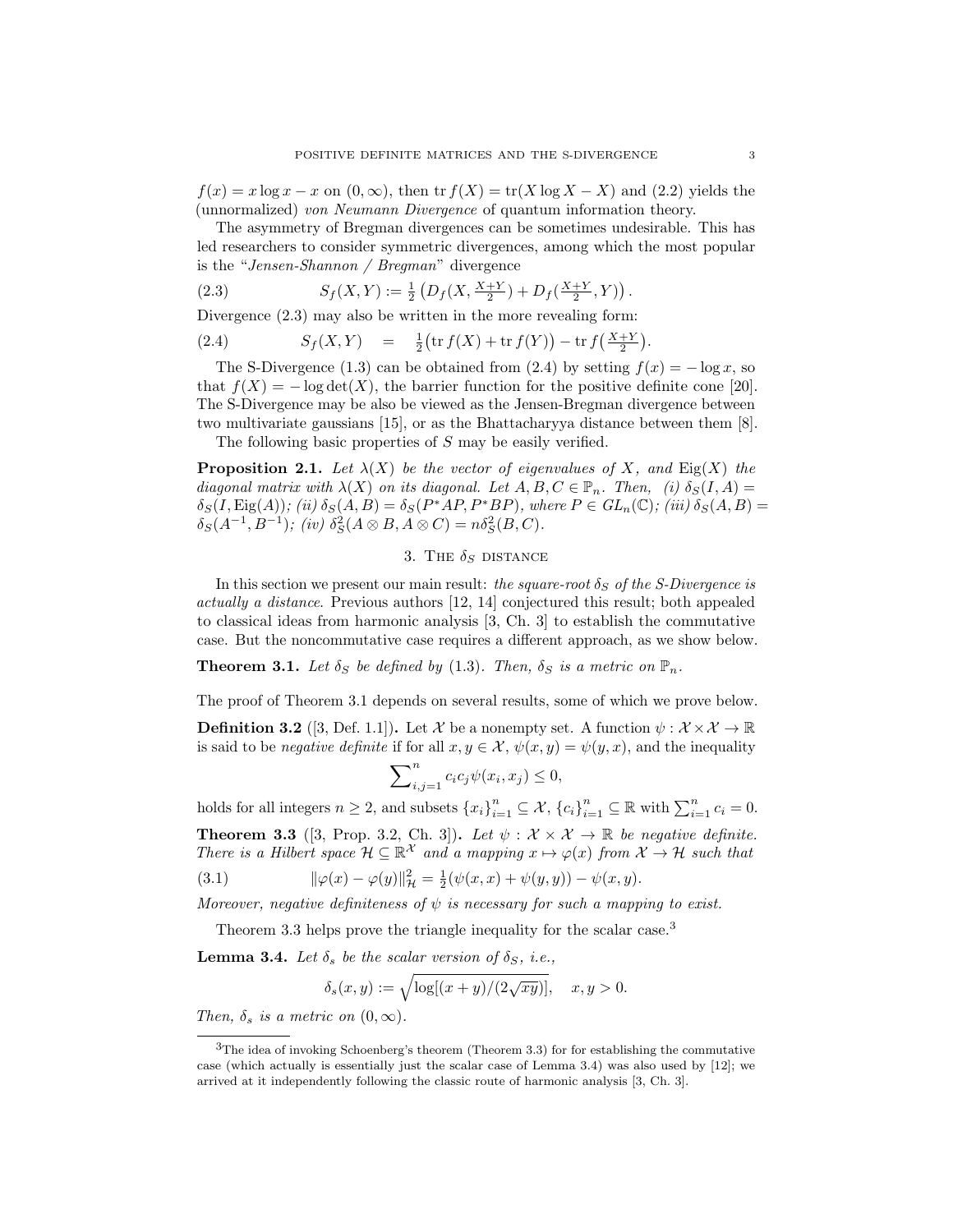4 SUVRIT SRA

*Proof.* To verify that  $\psi(x, y) = \log((x + y)/2)$  is negative definite, by [3, Thm. 2.2, Ch. 3 we may equivalently show that  $e^{-\beta \psi(x,y)} = \left(\frac{x+y}{2}\right)^{-\beta}$  is positive definite for any  $\beta > 0$  and  $x, y > 0$ . This in turn follows from the inner-product representation

(3.2) 
$$
(x + y)^{-\beta} = \frac{1}{\Gamma(\beta)} \int_0^{\infty} e^{-t(x+y)} t^{\beta - 1} dt = \langle f_x, f_y \rangle,
$$

where  $f_x(t) = e^{-tx}t^{\frac{\beta-1}{2}} \in L_2([0,\infty)).$ 

Corollary 3.5. Let  $x, y, z \in \mathbb{R}_{++}^n$ ; and let  $p \ge 1$ . Then,

$$
(3.3) \qquad \left(\sum_{i} \delta_s^p(x_i, y_i)\right)^{1/p} \le \left(\sum_{i} \delta_s^p(x_i, z_i)\right)^{1/p} + \left(\sum_{i} \delta_s^p(y_i, z_i)\right)^{1/p}.
$$

**Corollary 3.6.** Let  $X, Y, Z > 0$  be diagonal matrices. Then,

(3.4) 
$$
\delta_S(X,Y) \leq \delta_S(X,Z) + \delta_S(Y,Z)
$$

*Proof.* For diagonal  $X, Y, \delta_S^2(X, Y) = \sum_i \delta_s^2(X_{ii}, Y_{ii})$ ; now use Corollary 3.5.  $\Box$ 

Next, we recall an important determinantal inequality for positive matrices.

**Theorem 3.7** ([5, VI.7]). Let  $A, B > 0$ . Let  $\lambda^{\downarrow}(X)$  denote the vector of eigenvalues of X arranged in decreasing order; define  $\lambda^{\uparrow}(X)$  likewise. Then,

(3.5) 
$$
\prod_{i=1}^n (\lambda_i^{\downarrow}(A) + \lambda_i^{\downarrow}(B)) \leq \det(A + B) \leq \prod_{i=1}^n (\lambda_i^{\downarrow}(A) + \lambda_i^{\uparrow}(B)).
$$

**Corollary 3.8.** Let  $A, B > 0$ . Let  $\text{Eig}^{\downarrow}(X)$  denote the diagonal matrix with  $\lambda^{\downarrow}(X)$ as its diagonal; define  $\text{Eig}^{\uparrow}(X)$  likewise. Then,

(3.6) 
$$
\delta_S(\text{Eig}^{\downarrow}(A), \text{Eig}^{\downarrow}(B)) \leq \delta_S(A, B) \leq \delta_S(\text{Eig}^{\downarrow}(A), \text{Eig}^{\uparrow}(B)).
$$

*Proof.* In (3.5), dividing by  $2^n \sqrt{\det(A) \det(B)}$  we obtain

$$
\frac{\prod_{i=1}^n (\lambda_i^{\downarrow}(\frac{A}{2}) + \lambda_i^{\downarrow}(\frac{B}{2}))}{\sqrt{\det(A)\det(B)}} \leq \frac{\det\left(\frac{A+B}{2}\right)}{\sqrt{\det(A)\det(B)}} \leq \frac{\prod_{i=1}^n (\lambda_i^{\downarrow}(\frac{A}{2}) + \lambda_i^{\uparrow}(\frac{B}{2}))}{\sqrt{\det(A)\det(B)}}.
$$

Since determinants are invariant to permutation of eigenvalues, we can rearrange the leftmost and rightmost terms so that upon taking logarithms,  $(3.6)$  follows.  $\Box$ 

The final result we need is a classic lemma from linear algebra.

**Lemma 3.9.** If  $A > 0$ , and B is Hermitian, then there is a matrix P such that  $(3.7)$  $*AP = I$ , and  $P^*BP = D$ , where D is diagonal.

Accoutered with the above results, we are ready to prove Theorem 3.1.

*Proof.* (Theorem 3.1). We need to show that  $\delta_S$  is symmetric, nonnegative, definite, and that it satisfies the triangle inequality. Symmetry and nonnegativity are obvious, while definiteness follows from strict convexity of  $-\log \det(X)$ , the seed function that generates the S-divergence. The only difficulty is posed by the triangle inequality.

Let  $X, Y, Z > 0$  be arbitrary. From Lemma 3.9 we know that there is a matrix P such that  $P^*XP = I$  and  $P^*YP = D$ . Since  $Z > 0$  is arbitrary, and congruence preserves positive definiteness, we may write just  $Z$  instead of  $P^*ZP$ . Also, since  $\delta_S(P^*XP, P^*YP) = \delta_S(X, Y)$  (see Prop. 2.1), proving the triangle inequality reduces to showing that

(3.8) 
$$
\delta_S(I, D) \leq \delta_S(I, Z) + \delta_S(D, Z).
$$

$$
\Box
$$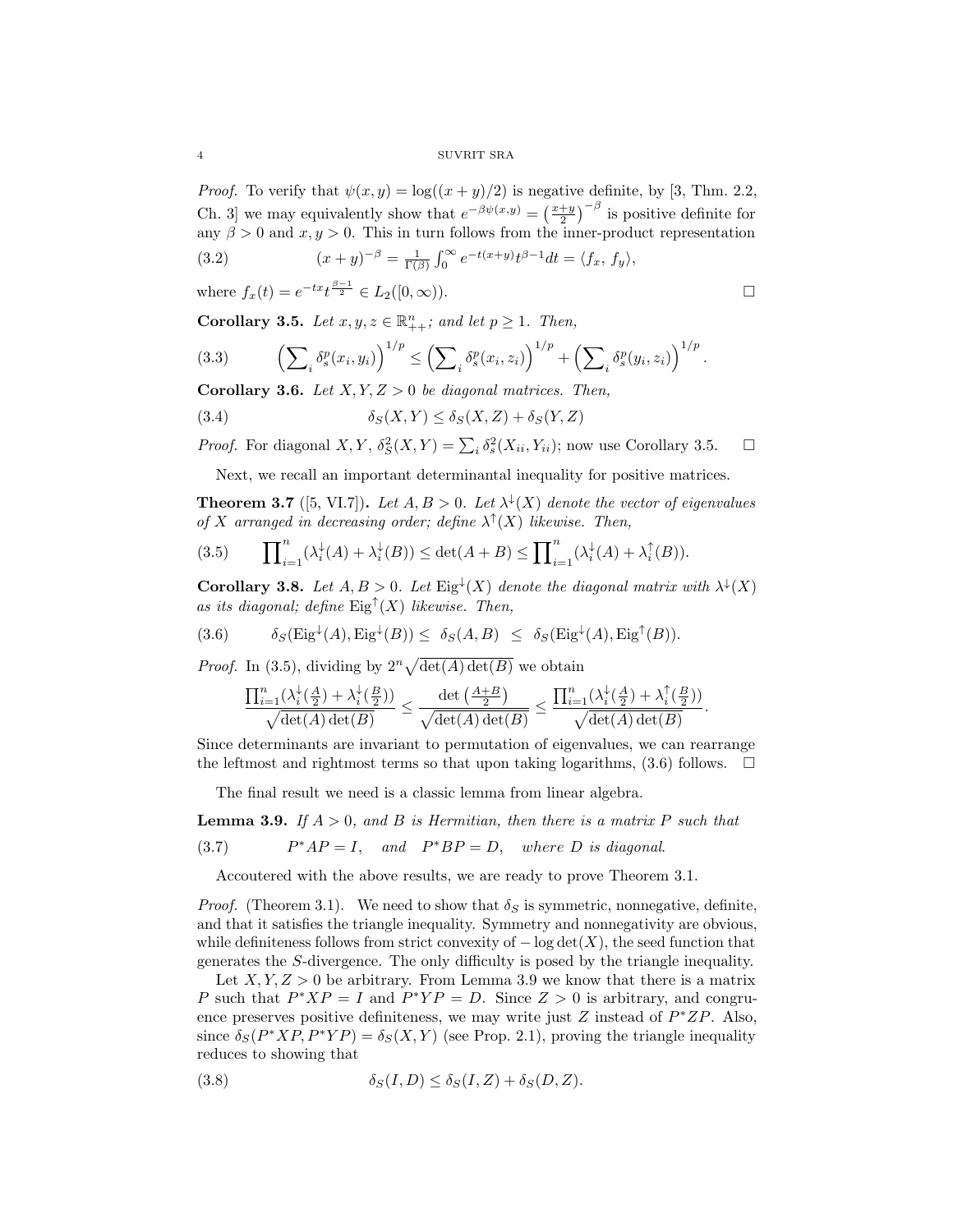Consider now the diagonal matrices  $D^{\downarrow}$  and Eig<sup> $\downarrow$ </sup>(Z). Corollary 3.6 asserts

(3.9) 
$$
\delta_S(I, D^{\downarrow}) \leq \delta_S(I, \text{Eig}^{\downarrow}(Z)) + \delta_S(D^{\downarrow}, \text{Eig}^{\downarrow}(Z)).
$$

Prop. 2.1(i) implies that  $\delta_S(I, D) = \delta_S(I, D^{\downarrow})$  and  $\delta_S(I, Z) = \delta_S(I, \text{Eig}^{\downarrow}(Z))$ , while Corollary 3.8 shows that  $\delta_S(D^{\downarrow}, \text{Eig}^{\downarrow}(Z)) \leq \delta_S(D, Z)$ . Combining these inequalities, we immediately obtain (3.8).

We now turn our attention to a related connection that enjoys importance in some applications: kernel functions arising from  $\delta_S$ .

3.1. Hilbert space embedding. Since  $\delta_S$  is a metric, which for scalars embeds isometrically into Hilbert space (Lemma 3.4), it is natural to ask whether  $\delta_S(X, Y)$ also admits such an embedding. But as we already noted, such an embedding does not exist. Theorem 3.3 implies that a Hilbert space embedding exists if and only if  $\delta_S^2(X,Y)$  is a negative definite kernel; equivalently, iff the map (*cf.* Lemma 3.4)

$$
e^{-\beta \delta_S^2(X,Y)} = \frac{\det(X)^{\beta} \det(Y)^{\beta}}{\det((X+Y)/2)^{\beta}},
$$

is a positive definite kernel for  $\beta > 0$ . It suffices to check whether the matrix

(3.10) 
$$
H_{\beta} = [h_{ij}] = [\det(X_i + X_j)^{-\beta}], \quad 1 \le i, j \le m,
$$

is positive definite for every  $m \geq 1$  and arbitrary positive matrices  $X_1, \ldots, X_m \in \mathbb{P}_n$ . Unfortunately, a quick numerical experiment reveals that  $H_\beta$  can be indefinite.

This leads us to the weaker question: for what choices of  $\beta$  is  $H_{\beta} \geq 0$ ?

Theorem 3.10 answers this question for  $H_\beta$  formed from symmetric real positive definite matrices.

**Theorem 3.10.** Let  $X_1, \ldots, X_m$  be real symmetric matrices in  $\mathbb{P}_n$ . The  $m \times m$ matrix  $H_\beta$  defined by (3.10) is positive definite, if and only if  $\beta$  satisfies

$$
(3.11) \quad \beta \in \left\{ \frac{j}{2} : j \in \mathbb{N}, \text{ and } 1 \le j \le (n-1) \right\} \cup \left\{ \gamma : \gamma \in \mathbb{R}, \text{ and } \gamma > \frac{1}{2}(n-1) \right\}.
$$

*Proof.* Please refer to the longer version of this paper [22].  $\Box$ 

Theorem 3.10 shows that  $e^{-\beta \delta_S^2}$  is not always a kernel, while for commuting matrices  $e^{-\beta \delta_S^2}$  is always a positive definite kernel. This raises the following:

Open problem. Determine necessary and sufficient conditions on a set  $\mathcal{X} \subset \mathbb{P}_n$ , so that  $e^{-\beta \delta_S^2(X,Y)}$  is a kernel function on  $\mathcal{X} \times \mathcal{X}$  for all  $\beta > 0$ .

# 4. GEOMETRIC AND ANALYTIC SIMILARITIES WITH  $\delta_R$

4.1. Geometric mean. We begin by studying an object that connects  $\delta_R$  and  $\delta_S^2$ most intimately: the matrix geometric mean. For positive matrices  $A$  and  $B$ , the matrix geometric mean (MGM) is denoted by  $A\sharp B$ , and is given by the formula

(4.1) 
$$
A \sharp B := A^{1/2} (A^{-1/2} B A^{-1/2})^{1/2} A^{1/2}.
$$

The MGM (4.1) has a host of attractive properties—see for instance the classic paper [1]. The following variational characterization is important [7]:

(4.2) 
$$
A \sharp B = \operatorname{argmin}_{X > 0} \delta_R^2(A, X) + \delta_R^2(B, X), \text{ and}
$$

$$
\delta_R(A, A \sharp B) = \delta_R(B, A \sharp B).
$$

Surprisingly, the MGM enjoys a similar characterization even under  $\delta_S^2$ .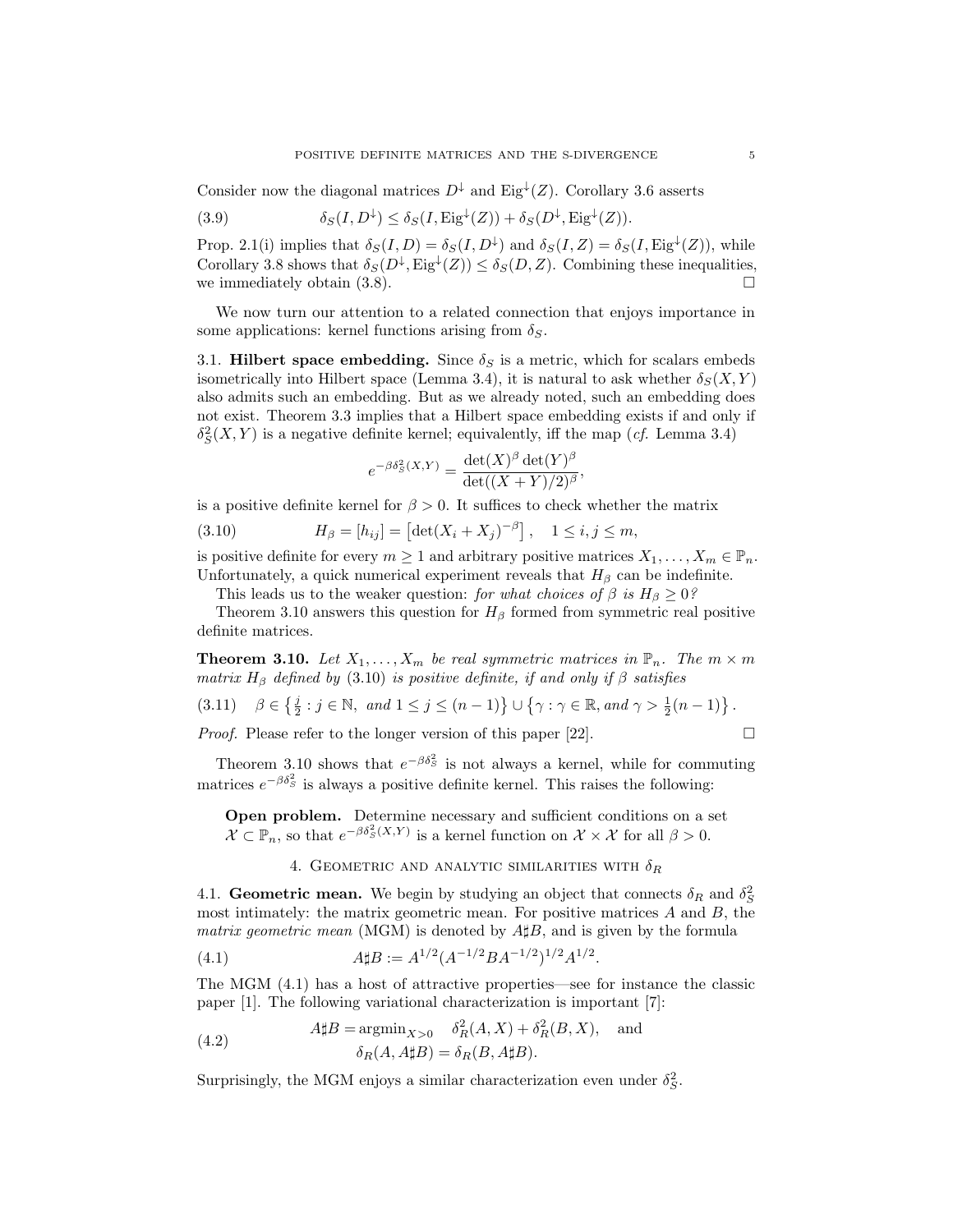**Theorem 4.1.** Let  $A, B > 0$ . Then,

(4.3)  $A \sharp B = \text{argmin}_{X > 0} \left[ h(X) := \delta_S^2(X, A) + \delta_S^2(X, B) \right].$ Moreover,  $A \sharp B$  is equidistant from A and B, i.e.,  $\delta_S(A, A \sharp B) = \delta_S(B, A \sharp B)$ .

*Proof.* If  $A = B$ , then clearly  $X = A$  minimizes  $h(X)$ . Assume therefore, that  $A \neq B$ . Ignoring the constraint  $X > 0$  for the moment, we see that any stationary point of  $h(X)$  must satisfy  $\nabla h(X) = 0$ . This condition translates into

$$
\nabla h(X) = \left(\frac{X+A}{2}\right)^{-1} \frac{1}{2} + \left(\frac{X+B}{2}\right)^{-1} \frac{1}{2} - X^{-1} = 0 \implies B = XA^{-1}X.
$$

The last equation is a Riccati equation whose *unique* positive solution is  $X = A \sharp B$  [6, Prop 1.2.13. We now show that the stationary point  $A\sharp B$  is actually a local minimum. Consider the Hessian

$$
2\nabla^2 h(X) = X^{-1} \otimes X^{-1} - [(X + A)^{-1} \otimes (X + A)^{-1} + (X + B)^{-1} \otimes (X + B)^{-1}].
$$
  
Writing  $P = (X + A)^{-1}, Q = (X + B)^{-1}$ , and using  $\nabla h(X) = 0$  we obtain

$$
2\nabla^2 h(X) = (Q \otimes P) + (P \otimes Q) > 0.
$$

Thus,  $X = A \sharp B$  is a *strict* local minimum of  $h(X)$ . This local minimum is the global minimum as  $\nabla h(X) = 0$  has a unique positive solution and h goes to  $+\infty$  at the boundary. Equidistance follows easily from  $A \sharp B = B \sharp A$  and Prop. 2.1.

4.2. Geodesic convexity. The above derivation concludes optimality of the MGM from first principles. In this section, we show that  $\delta_S^2$  is actually jointly geodesically convex, hereafter 'g-convex', (see (4.5)), a property also satisfied by  $\delta_R$ .

Before proving Theorem 4.4, we recall two results; the first implies the second<sup>4</sup>.

**Theorem 4.2** ([16]). The GM of  $A, B \in \mathbb{P}_n$  is given by the variational formula

$$
A \sharp B = \max \bigl\{ X \in \mathbb{H}_n \mid \begin{bmatrix} A & X \\ X & B \end{bmatrix} \ge 0 \bigr\}.
$$

**Proposition 4.3** (Joint-concavity (see e.g. [16])). Let  $A, B, C, D > 0$ . Then,

(4.4) 
$$
(A\sharp B) + (C\sharp D) \le (A+C)\sharp(B+D).
$$

**Theorem 4.4.** The function  $\delta_S^2(X, Y)$  is jointly g-convex for  $X, Y > 0$ .

*Proof.* Since  $\delta_S^2$  is continuous, it suffices to show that for  $X_1, X_2, Y_1, Y_2 > 0$ ,

(4.5) 
$$
\delta_S^2(X_1 \sharp X_2, Y_1 \sharp Y_2) \leq \frac{1}{2} \delta_S^2(X_1, Y_1) + \frac{1}{2} \delta_S^2(X_2, Y_2).
$$

From Prop. 4.3 it follows that  $X_1 \sharp X_2 + Y_1 \sharp Y_2 \leq (X_1 + Y_1) \sharp (X_2 + Y_2)$ . Since log det is monotonic and determinants are multiplicative, it then follows that

$$
\log\det\left(\tfrac{X_1\sharp X_2+Y_1\sharp Y_2}{2}\right)\leq \log\det\left(\tfrac{(X_1+Y_1)\sharp (X_2+Y_2)}{2}\right),
$$

which when combined with the identity

$$
-\frac{1}{2}\log \det \left( (X_1 \sharp X_2)(Y_1 \sharp Y_2) \right) = -\frac{1}{4}\log \det(X_1 Y_1) - \frac{1}{4}\log \det(X_2 Y_2)
$$
  
inequality (4.5) establish a joint a conservative

yields inequality  $(4.5)$ , establishing joint g-convexity.  $\square$ 

4.3. Basic contraction results. In this section we show that  $\delta_S$  and  $\delta_R$  share several contraction properties. We state our results either in terms of  $\delta_S^2$  or of  $\delta_S$ , depending on whichever appears more elegant.

$$
\overline{\phantom{0}}
$$

<sup>&</sup>lt;sup>4</sup>It is a minor curiosity to note that the mixed-mean inequality for matrix geometric and arithmetic means proved in [19, Thm. 2] is a special case of Prop. 4.3.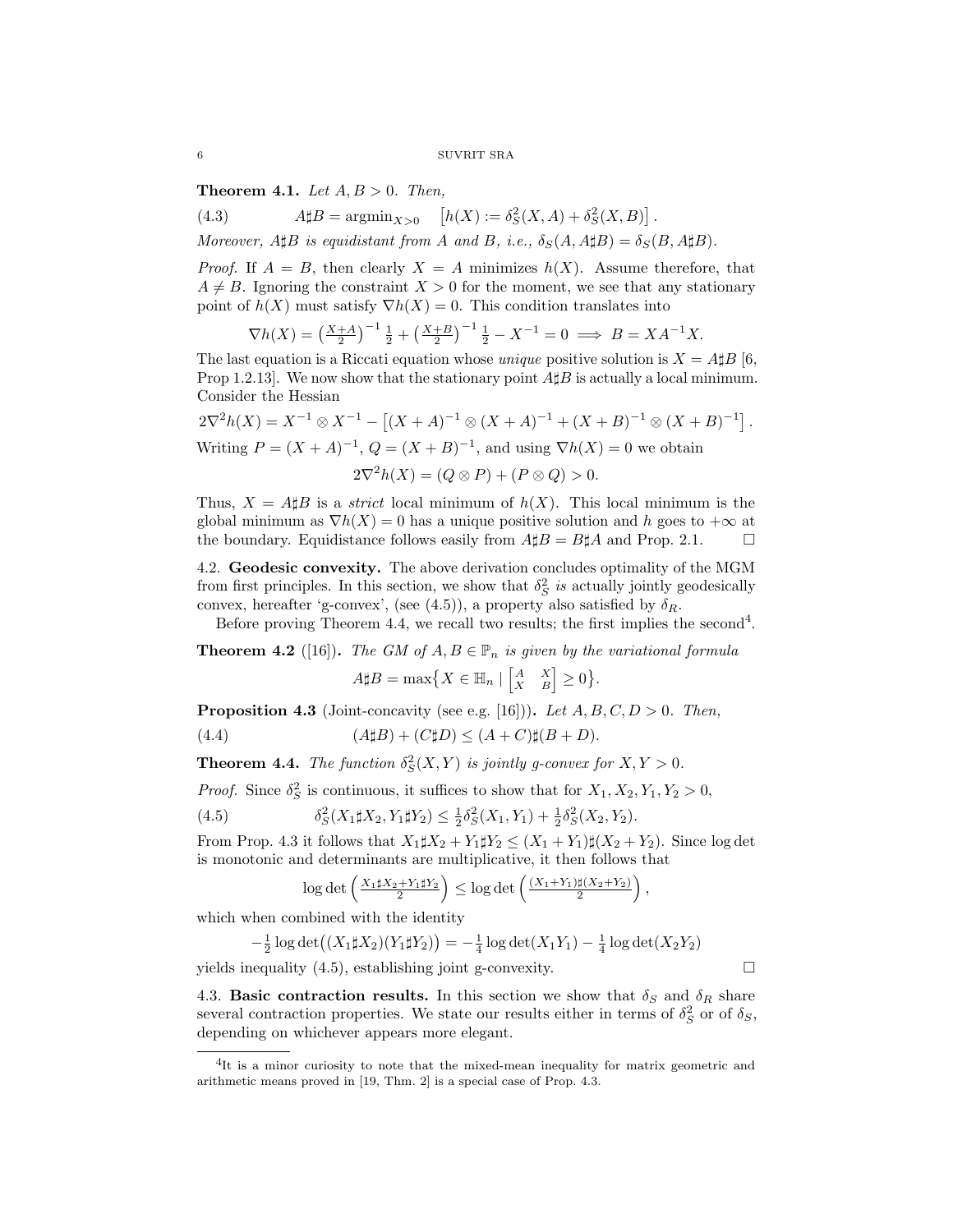4.3.1. Power-contraction. The metric  $\delta_R$  satisfies (e.g., [6, Exercise 6.5.4])

(4.6) 
$$
\delta_R(A^t, B^t) \leq t \delta_R(A, B), \quad \text{for} \quad A, B > 0 \text{ and } t \in [0, 1].
$$

Theorem 4.5 shows that S-Divergence satisfies the same relation.

**Theorem 4.5.** Let  $A, B > 0$ , and let  $t \in [0, 1]$ . Then,

(4.7) 
$$
\delta_S^2(A^t, B^t) \leq t \delta_S^2(A, B).
$$

Moreover, if  $t \geq 1$ , then the inequality gets reversed.

*Proof.* Recall that for  $t \in [0,1]$ , the map  $X \mapsto X^t$  is operator concave. Thus,  $\frac{1}{2}(A^t + B^t) \leq (\frac{A+B}{2})^t$ ; by monotonicity of the determinant it then follows that

$$
\delta_S^2(A^t, B^t) = \log \frac{\det \left( \frac{1}{2}(A^t + B^t) \right)}{\det (A^t B^t)^{1/2}} \leq \log \frac{\det \left( \frac{1}{2}(A+B) \right)^t}{\det (AB)^{t/2}} = t \delta_S^2(A, B).
$$

The reverse inequality for  $t \ge 1$ , follows by considering  $\delta_S^2(A^{1/t}, B^{1/t})$ .

4.3.2. Contraction on geodesics. The curve

(4.8) 
$$
\gamma(t) := A^{1/2} (A^{-1/2} B A^{-1/2})^t A^{1/2}, \text{ for } t \in [0, 1],
$$

parameterizes the *unique* geodesic between the positive matrices  $A$  and  $B$  on the manifold  $(\mathbb{P}_n, \delta_R)$  [6, Thm. 6.1.6]. On this curve  $\delta_R$  satisfies

$$
\delta_R(A, \gamma(t)) = t \delta_R(A, B), \quad t \in [0, 1].
$$

The S-Divergence satisfies a similar, albeit slightly weaker result.

**Theorem 4.6.** Let  $A, B > 0$ , and  $\gamma(t)$  be defined by (4.8). Then,

(4.9) 
$$
\delta_S^2(A, \gamma(t)) \leq t \delta_S^2(A, B), \qquad 0 \leq t \leq 1.
$$

Proof. The proof follows upon observing that

$$
\delta_S^2(A, \gamma(t)) = \delta_S^2(I, (A^{-1/2}BA^{-1/2})^t) \stackrel{(4.7)}{\le} t\delta_S^2(I, A^{-1/2}BA^{-1/2}) = t\delta_S^2(A, B).
$$

4.3.3. A power-monotonicity property. We show below that on matrix powers,  $\delta_S^2$  and  $\delta_R$  exhibit a similar monotonicity property reminiscent of a power-means inequality.

**Theorem 4.7.** Let  $A, B > 0$ . Let scalars t and u satisfy  $1 \le t \le u < \infty$ . Then,

(4.10) 
$$
t^{-1}\delta_R(A^t, B^t) \le u^{-1}\delta_R(A^u, B^u)
$$

(4.11) 
$$
t^{-1} \delta_S^2(A^t, B^t) \le u^{-1} \delta_S^2(A^u, B^u).
$$

To our knowledge, inequality (4.10) is also new. Before proving Theorem 4.7 we first state a "power-means" determinantal inequality (which follows from the monotonicity theorem of [4] on power means; see [22] for an independent proof).

**Proposition 4.8.** Let  $A, B > 0$ ; let scalars t, u satisfy  $1 \le t \le u < \infty$ . Then,

(4.12) 
$$
\det^{1/t}\left(\frac{A^t + B^t}{2}\right) \leq \det^{1/u}\left(\frac{A^u + B^u}{2}\right).
$$

*Proof* (Theorem 4.7). (i): Note that  $\delta_R(X,Y) = ||\log E^{\downarrow}(XY^{-1})||_F$ . We must show  $\frac{1}{t} \|\log E^{\downarrow}(A^t B^{-t})\|_{\text{F}} \leq \frac{1}{u} \|\log E^{\downarrow}(A^u B^{-u})\|_{\text{F}}.$ 

Equivalently, for vectors of eigenvalues we may prove

(4.13) 
$$
\|\log \lambda^{1/t} (A^t B^{-t})\|_2 \le \|\log \lambda^{1/u} (A^u B^{-u})\|_2.
$$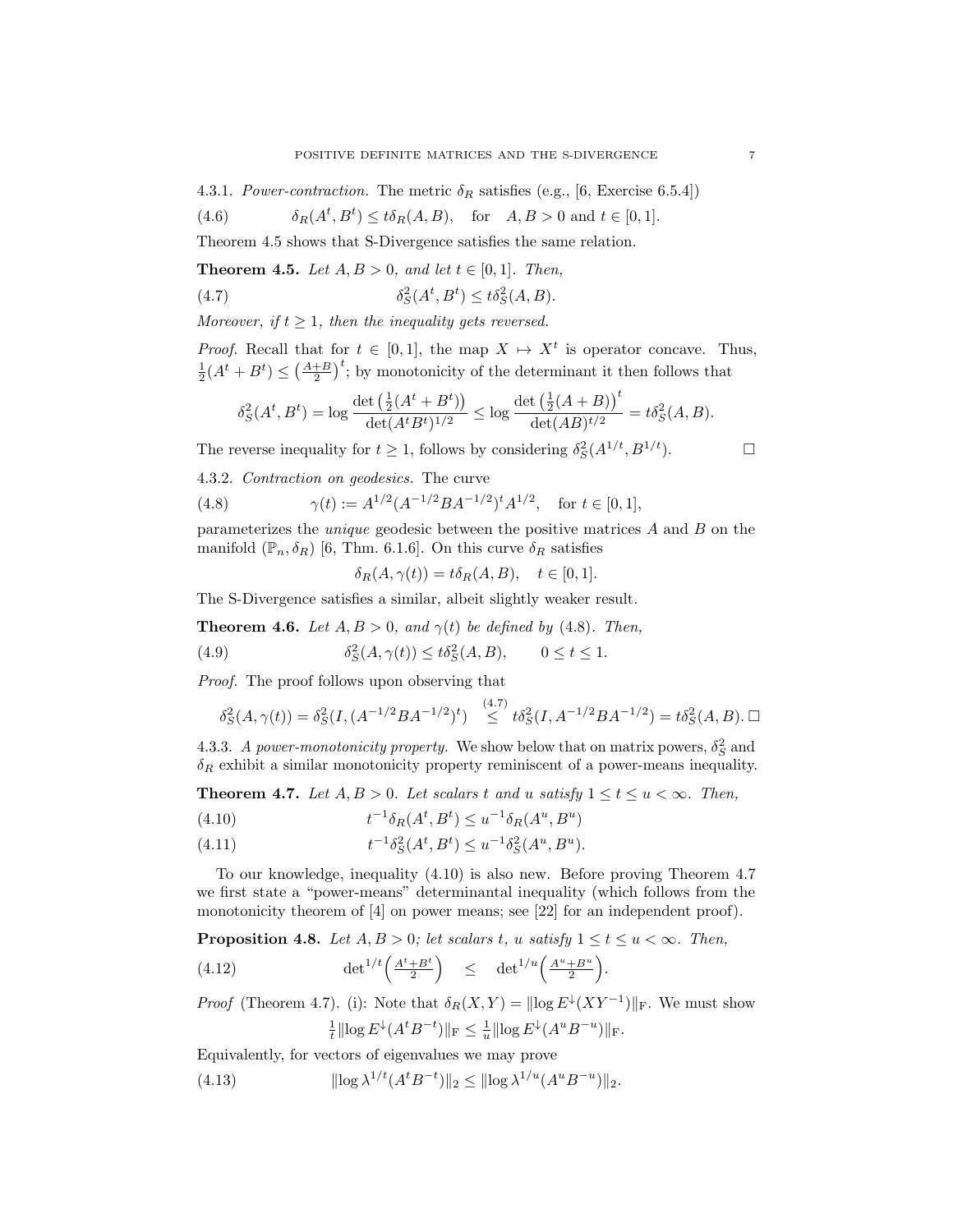The log-majorization relation stated in [5, Theorem IX.2.9] says

$$
\log \lambda^{1/t} (A^t B^{-t}) \prec \log \lambda^{1/u} (A^u B^{-u}),
$$

to which we apply the map  $x \mapsto ||x||_2$  immediately obtaining (4.13). Notice, that we have in fact proved the more general result

$$
\frac{1}{t} \|\log E^{\downarrow}(A^t B^{-t})\|_{\Phi} \le \frac{1}{u} \|\log E^{\downarrow}(A^u B^{-u})\|_{\Phi},
$$

where  $\Phi$  is a symmetric gauge function (a permutation invariant absolute norm). (ii): To prove (4.11) we must show that

$$
\frac{1}{t}\log\det((A^t+B^t)/2)-\frac{t}{2}\log\det(A^tB^t)\leq \frac{1}{u}\log\det((A^u+B^u)/2)-\frac{u}{2}\log\det(A^uB^u).
$$

But this inequality is immediate from Prop. 4.8 and the monotonicity of log.  $\Box$ 

4.3.4. Contraction under translation. The last basic contraction result that we prove is an analogue of the following shrinkage property [9, Prop. 1.6]:

(4.14) 
$$
\delta_R(A+X, A+Y) \leq \frac{\alpha}{\alpha+\beta}\delta_R(X, Y), \text{ for } A \geq 0, \text{ and } X, Y > 0,
$$

where  $\alpha = \max{\{\Vert X \Vert, \Vert Y \Vert\}}$  and  $\beta = \lambda_{\min}(A)$ . This result plays a crucial role in deriving contractive maps for certain nonlinear matrix equations [17].

**Theorem 4.9.** Let  $X, Y > 0$ , and  $A \geq 0$ , then the function

(4.15) 
$$
g(A) := \delta_S^2(A + X, A + Y),
$$

is monotonically decreasing and convex in A.

*Proof.* We must show that if  $A \leq B$ , then  $g(A) \geq g(B)$ . Equivalently, we show that the gradient  $\nabla_A g(A) \leq 0$ , which follows easily since

$$
\nabla_A g(A) = \left(\frac{(A+X)+(A+Y)}{2}\right)^{-1} - \frac{1}{2}(A+X)^{-1} - \frac{1}{2}(A+Y)^{-1} \le 0,
$$

as the map  $X \mapsto X^{-1}$  is operator convex. It remains to prove convexity of g. Consider therefore its Hessian  $\nabla^2 g(A)$ . Let  $P = (A + X)^{-1}$ ,  $Q = (B + X)^{-1}$ , so

$$
\nabla^2 g(A) = \frac{1}{2} (P \otimes P + Q \otimes Q) - \left(\frac{P^{-1} + Q^{-1}}{2}\right)^{-1} \otimes \left(\frac{P^{-1} + Q^{-1}}{2}\right)^{-1}
$$

Using matrix convexity of  $X \mapsto X^{-1}$  we obtain

$$
\nabla^2 g(A) \ge \frac{1}{2}(P \otimes P + Q \otimes Q) - \frac{P+Q}{2} \otimes \frac{P+Q}{2} = \frac{1}{2}(P-Q) \otimes (P-Q),
$$

which is positive definite since by assumption  $P \ge Q$ .

.

Corollary 4.10. Let  $X, Y > 0$ ,  $A \ge 0$ ,  $\beta = \lambda_{\min}(A)$ . Then,

(4.16) 
$$
\delta_S^2(A + X, A + Y) \leq \delta_S^2(\beta I + X, \beta I + Y) \leq \delta_S^2(X, Y).
$$

4.4. Conic contraction. We establish below (Theorem 4.14) a compression property for the S-Divergence, which it shares with the well-known Hilbert and Thompson metrics on convex cones [18, Ch.2]. We start with some preparatory results.

**Proposition 4.11.** Let  $P \in \mathbb{C}^{n \times k}$  ( $k \leq n$ ) have full column rank. The function  $f : \mathbb{P}_n \to \mathbb{R} \equiv X \mapsto \log \det(P^*XP) - \log \det(X)$  is operator decreasing.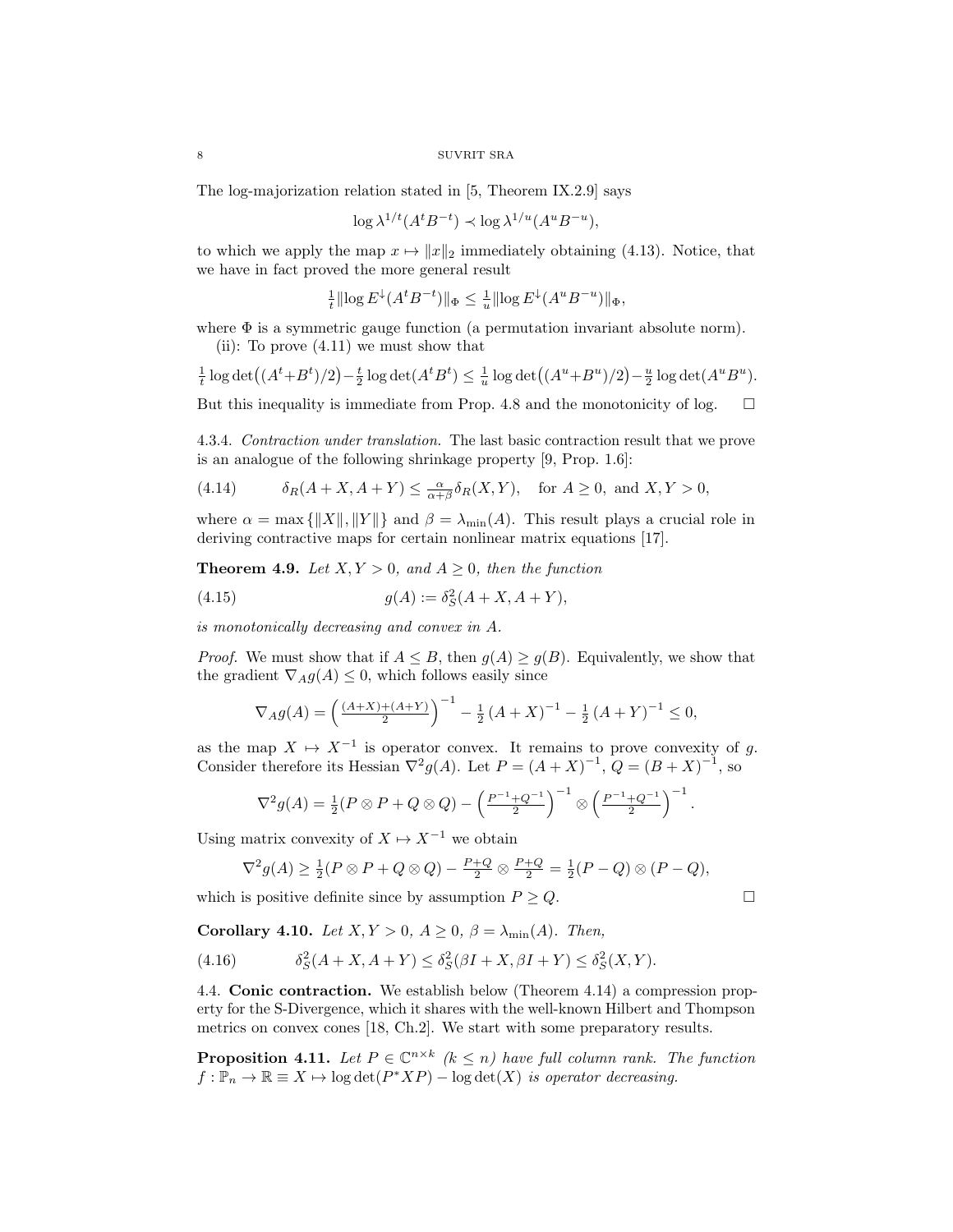*Proof.* It suffices to show that  $\nabla f(X) \leq 0$ . This amounts to establishing that

$$
(4.17) \tP(P^*XP)^{-1}P^* \leq X^{-1} \Leftrightarrow \begin{bmatrix} X^{-1} & P \\ P^* & P^*XP \end{bmatrix} \geq 0.
$$

Inequality (4.17) follows once we note the factorization

$$
\begin{bmatrix} X^{-1} & P \\ P^* & P^*XP \end{bmatrix} = \begin{bmatrix} I & 0 \\ 0 & P^* \end{bmatrix} \begin{bmatrix} X^{-1} & I \\ I & X \end{bmatrix} \begin{bmatrix} I & 0 \\ 0 & P \end{bmatrix}.
$$

**Corollary 4.12.** Let  $X, Y > 0$ . Let  $A = \left(\frac{X+Y}{2}\right)$ ,  $G = X \sharp Y$ ; and let  $P \in \mathbb{C}^{n \times k}$  $(k \leq n)$  have full column rank. Then,

(4.18) 
$$
\frac{\det(P^*AP)}{\det(P^*GP)} \le \frac{\det(A)}{\det(G)}.
$$

*Proof.* Since  $A \geq G$ , it follows from Prop. 4.11 that

$$
\log \det(P^*AP) - \log \det(A) \le \log \det(P^*GP) - \log \det(G).
$$

Rearranging, and using the fact that  $P^*AP \geq P^*GP$ , we obtain (4.18).

**Theorem 4.13** ([1, Thm. 3]). Let  $\Pi : \mathbb{P}_n \to \mathbb{P}_k$  be a positive linear map. Then,

(4.19) 
$$
\Pi(A\sharp B) \leq \Pi(A)\sharp\Pi(B) \quad \text{for } A, B \in \mathbb{P}_n.
$$

We are now ready to prove the main theorem of this section.

**Theorem 4.14.** Let  $P \in \mathbb{C}^{n \times k}$  ( $k \leq n$ ) have full column rank. Then,

(4.20) 
$$
\delta_S^2(P^*AP, P^*BP) \leq \delta_S^2(A, B) \quad \text{for } A, B \in \mathbb{P}_n.
$$

Proof. We may equivalently show that

(4.21) 
$$
\frac{\det\left(\frac{P^*(A+B)P}{2}\right)}{\sqrt{\det(P^*AP)\det(P^*BP)}} \le \frac{\det\left(\frac{A+B}{2}\right)}{\sqrt{\det(AB)}}.
$$

But Prop. 4.13 shows  $P^*(A \sharp B)P \leq (P^*AP) \sharp (P^*BP)$ , which implies that

$$
\frac{1}{\sqrt{\det(P^*AP)\det(P^*BP)}}=\frac{1}{\det[(P^*AP)\sharp(P^*BP)]}\leq \frac{1}{\det(P^*(A\sharp B)P)}
$$

Consequently, an invocation of Corollary 4.12 concludes the argument.  $\Box$ 

$$
\Box
$$

.

Theorem 4.14 relates  $\delta_S$  to the classical Hilbert and Thompson metrics on convex cones, which also satisfy similar results (for the wider class of order-preserving subhomogenous maps [18]); this explains the name "conic contraction." Theorem 4.14 also extends to  $\delta_R$ , as noted in Corollary 4.16, which itself follows from Theorem 4.15 (we believe that this theorem must exist in the literature—see [22] for our proof).

**Theorem 4.15.** If  $A, B \in \mathbb{P}_n$ , and  $P \in \mathbb{C}^{n \times k}$  ( $k \leq n$ ) has full column rank. Then,

$$
(4.22) \qquad \lambda_j^{\downarrow}(P^*AP(P^*BP)^{-1}) \le \lambda_j^{\downarrow}(AB^{-1}) \quad \text{for } 1 \le j \le k.
$$

**Corollary 4.16.** Let  $P \in \mathbb{C}^{n \times k}$  ( $k \leq n$ ) have full column rank. Then,

(4.23) δΦ(P <sup>∗</sup>AP, P<sup>∗</sup>BP) ≤ δΦ(A, B) := klog(B <sup>−</sup>1/<sup>2</sup>AB<sup>−</sup>1/<sup>2</sup> )kΦ,

where  $\Phi$  is any symmetric gauge function.

We conclude by noting a bi-Lipschitz-like inequality between  $\delta_S$  and  $\delta_R$ .

**Theorem 4.17** ([22]). Let  $A, B \in \mathbb{P}_n$ . Let  $\delta_T(A, B) = ||log(B^{-1/2}AB^{-1/2})||$  denote the Thompson-part metric [18]. Then, we have the following bounds

 $(4.24)$  $2^2(S(A, B) \leq \delta_R^2(A, B) \leq 2\delta_T(A, B)(\delta_S^2(A, B) + n \log 2).$